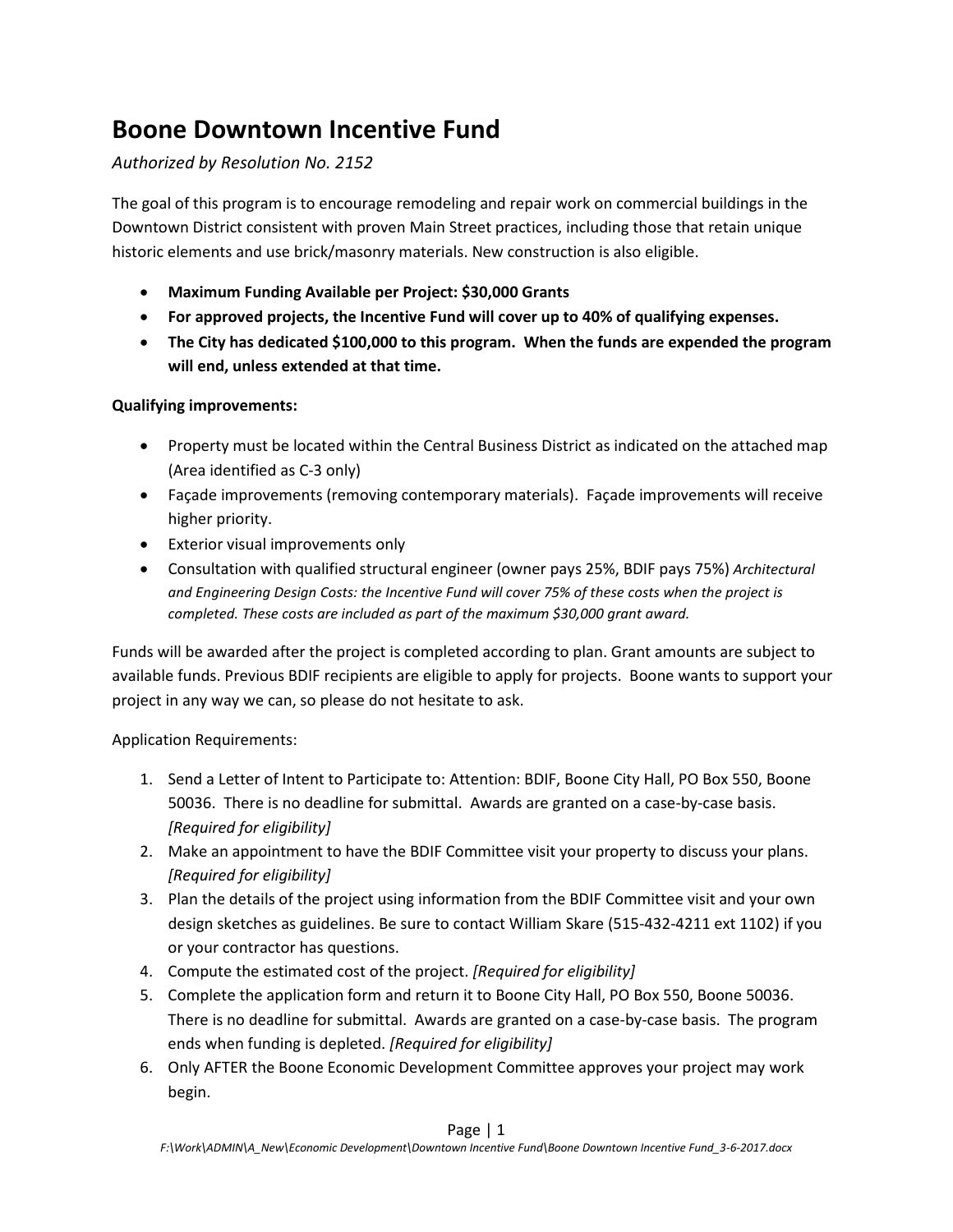## **Program Details:**

- 1. The BDIF Committee will be the Economic Development Committee. Committee meetings will be scheduled as necessary (as determined by the Chairman). All BDIF Committee meetings are open to the public.
- 2. The BDIF will have final authority for approval. (Resolution will need to be approved by Council providing that authority)
- 3. If the applicant is different than the owner a notarized consent form must be included.
- 4. Preference will be given to plan submittals that are exterior façade improvements. A focus is making improvements that both improve appearance and increase taxable value of the structure. The program is not intended for "repair only" projects. If repairs are needed for façade improvements, they can be included.
- 5. Implementation Date: ASAP (current date 3/4/2013 program adopted by Council)
- 6. Awards will be granted based on the concepts of each individual project. The City has expressed interest in improving the appearance of downtown buildings, as demonstrated with the recent improvements of the Police Department. The City may require engineered plans.
- 7. The City may require engineered plans.
- 8. Who qualifies? Preference will be given to property tax paying entities/property owners
- 9. The BDIF program is a reimbursement grant program. For qualifying projects, the City will issue reimbursement monies to the applicant. The City will not issue funds directly to contractors or supply companies.
- 10. If your commercial property is not within the defined area identified as C-3 on the attached map, but within the City limits, we encourage you to send a Letter of Intent to: Attention: BDIF, Boone City Hall, PO Box 550, Boone, IA 50036.